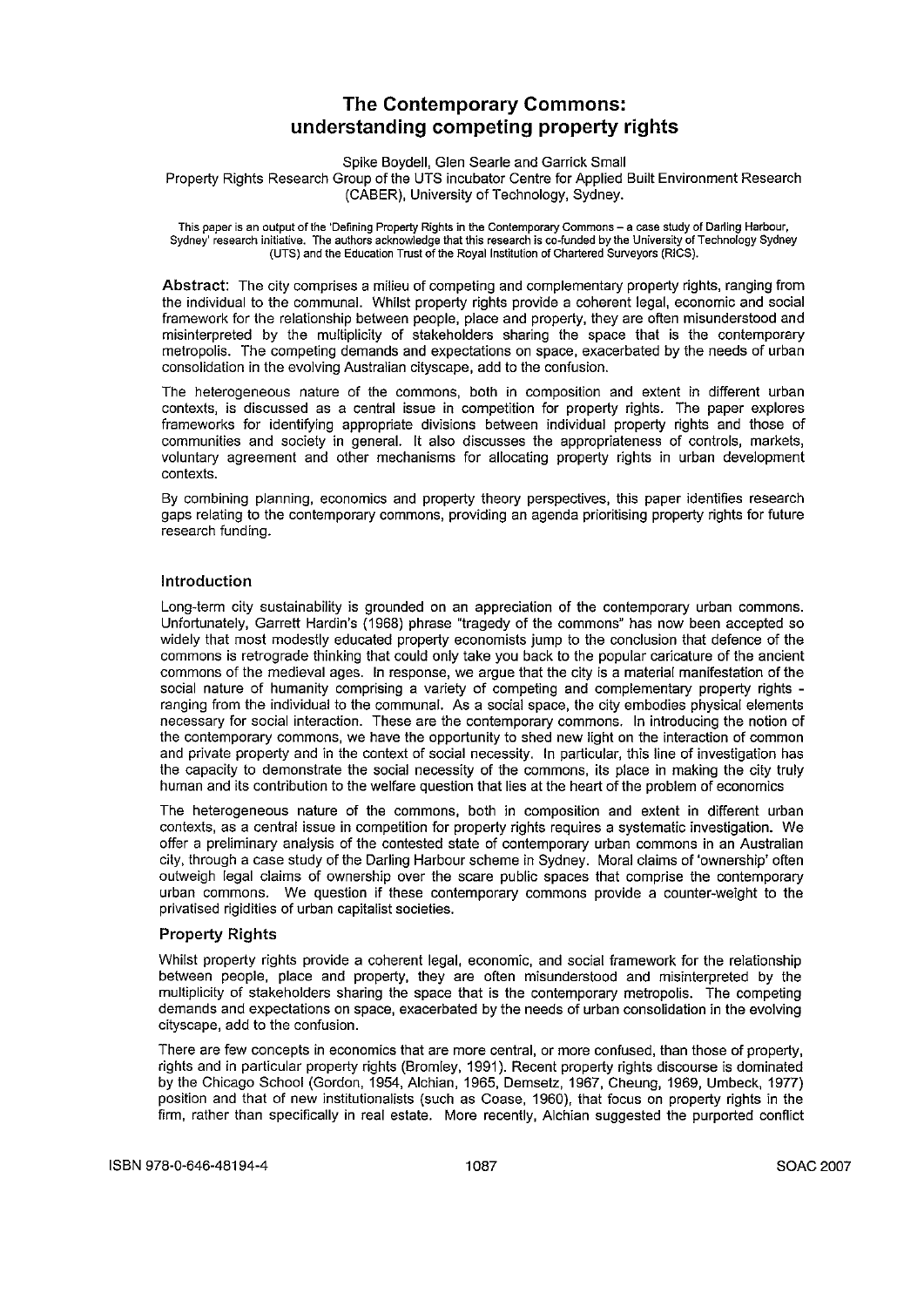between property rights and human rights is a "mirage", as property rights are human rights (Alchian, 2006). This concurs with Pejovich's view that property rights are not physical things, but rather relationships between individuals surrounding scarce goods and their use (Pejovich, 1990). The emphasis on economics is balanced by the legal view that property rights are "the creation of positive law whatever social or political theory may presuppose about their metaphysical origins in the natural or supernatural order of things" (Denman, 1978, p.3). At the foundation of these positions is a fundamental commitment to private property as intimately connected with the liberty of the individual as argued early in the twentieth century by Richard M. Weaver (1948) who claimed that private property was the "last metaphysical right" of humanity and one that was under attack by opponents to clear thinking. Grounding the question of property in metaphysics is a proposition that sits awkwardly with the modern mind, organised as it is to follow David Hume's rejection of metaphysics.

The perceived loss of private property rights to the State, or a third party, is a theme that also raises populist concern in some quarters of the US and Australia against what Wolfgang Kasper calls the Neo-Socialist Onsiaught (Kasper, 2004). It is also a cause that has received global support by the International Real Estate Federation (FIABGI) since It was first championed at their 2000 Gongress by Gustav Saedberg (as cited in FIABCI, 2000a, FIABCI, 2000b, FIABCI, 2001a, FIABCI, 2001b, FIABGI, 2001c, and FIABGI, 2002). Saedberg, as with de Soto, Kasper, Eagle and many others, focussed on the bedrock of western society, the notion of a strong system of private property rights as the foundation of capital (de Soto, 2000, Eagle, 2005, Kasper, 2004, Kasper, 1998). The argument follows that without capital, economic growth slows. Implicit within this view is that ever-increasing economic growth will lead to contentment, happiness and possibly even a sustainable future.

The libertarian view regards ownership as the highest level of right to act, and that property rights vest only with the individual. In contrast, Lyons et al. (2007) view is that with property rights at any level come roles, obligations and restrictions. This perspective is especially crucial in considering challenges concerning the maintenance and development of the urban commons, which is potentially threatened by conflicts over roles and obligations of the various stakeholders who see themselves as having certain property rights over the commons. At one level this can be seen as an issue of information and negotiation transaction costs (Webster and Lai, 2003, Goase, 1960). But at a deeper level such conflicts need to be understood in terms of a more nuanced view of the nature of property rights (Cole and Grossman, 2002), of varying ideological beliefs about the urban commons, and of implicit power relationships between stakeholders (Flyvbjerg, 1998).

The end point of this entire line of thought is private property, usually adopted as a necessary foundation to US style market economics. It leaves the commons as a lost opportunity, one that will be abused if not privatised. It rests upon the assumption that economics is about the mechanics of persons who have property. Garrett Hardin's rejection of the commons is intelligible in this context, especially when one understands that the purpose of Hardin's paper was not an analysis of the commons as an institution, but a defence of US population policy, into which a rejection of the commons formed a very small part. What Hardin characterised as 'commons' were, in fact, open access resources. It is important to acknowledge that Hardin was looking at grazing commons in contrast to the many and varied (and often inappropriate) contemporary commons of the time to which the tragedy analogy has, often tragically in an intellectual sense, been applied over the years. Hardin's wider point was that commons in any form are dysfunctional and unsustainable, suggesting that all commons should be privatised and priced. Embedded in Hardin's argument are assumptions about people, their nature, their property, and their behaviour.

A separate set of conclusions led Pierre Joseph Proudhon (1994) to declare that "property is theft", giving early impetus to the socialist movement and a critical view of property. A key issue in the trajectory of that movement was that it was not concerned with commons, so much as with state ownership of property, a system that shares as much with personal private property, as it does with social failure. What both Proudhon and Hardin neglected to recognise was that their objections to both private and public property rested on more basic cultural assumptions about human nature. Historically, the commons were one component of a complex of institutions that were supported by a particular cultural outlook that had at its heart a commitment to solidarity, not individualism. Today, that type of outlook tends to be found only amongst indigenous people who have retained their cultural traditions. It is no coincidence that these people are very comfortable with their land as predominantly commons and it supports a very leisured society (Robinson, 1987).

Against Hardin's claim that commons carried the seeds of their own destruction, the historical facts tell a very different story. In the era through which the commons fiourished, especially 800AD to 1500AD, so too did productivity and incomes. George Grantham (1995) found that net agricultural productivity from 800 to 1300 increased over 800%. This was supported by Joyce Burnette and Joel Makyr's (1995) conclusion that wage increases in the order of five to eight times occurred in the period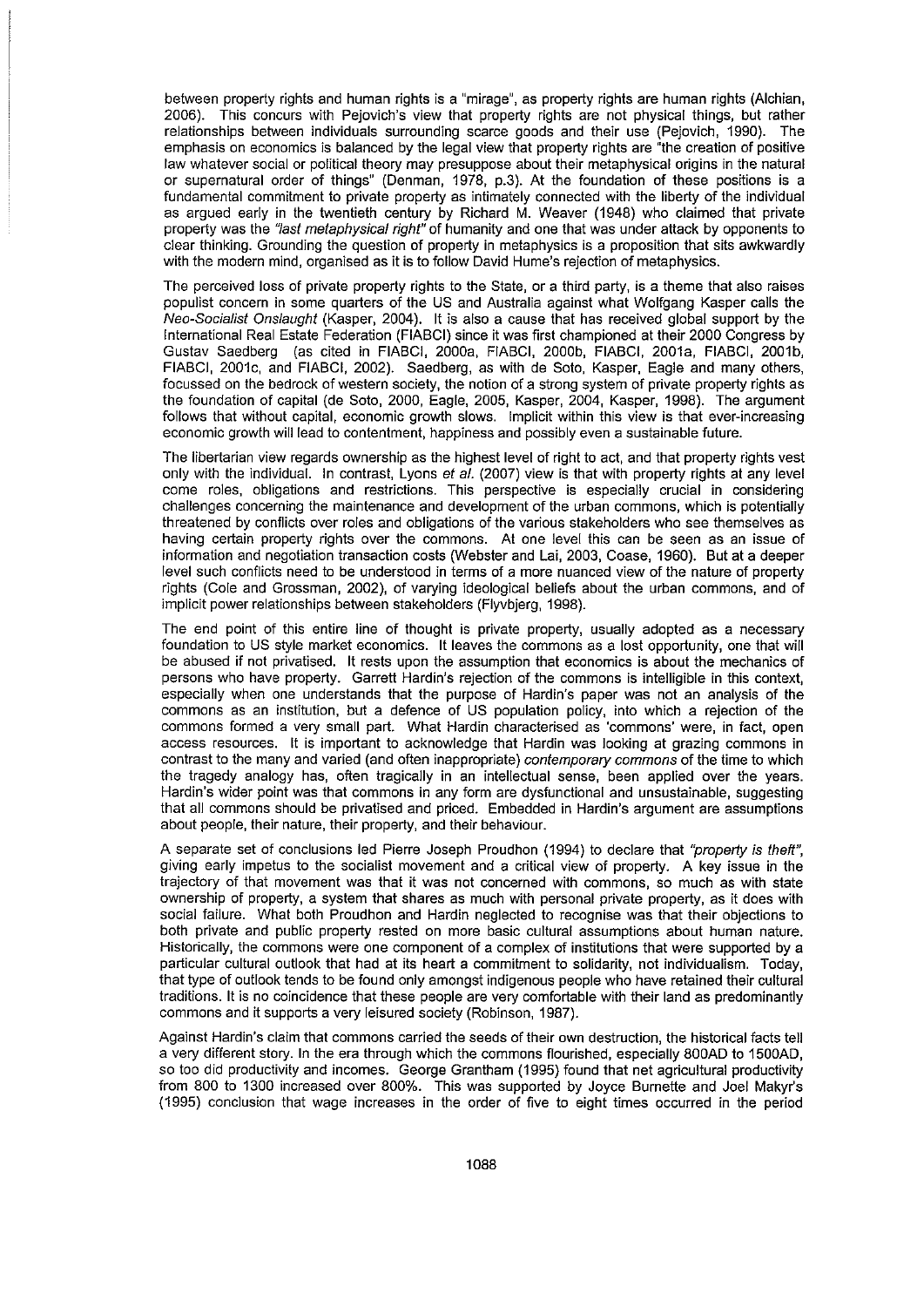between 1100 to 1300. In England, the Enclosure movement which was the death kneil of the commons, began in earnest through the sixteenth century. Thorold Rogers (1884) found that through that century working person's wages feil by something in excess of sixty percent. Historicaily, the **commons are associated with economic growth and the flourishing of the common person; it becomes** a worthwhile exercise to test whether this is not stiil the case.

Eariy modern property theory was pitched against this reality. When John Locke (1690) articulated his theory of private property, it was an attempt to defend it in the face of rising disenfranchisement and the growing impoverishment of English working people. Despite the limitations of his theory, it remains as one of the foundations of modern property theory. The foilowing century saw William Blackstone (Blackstone, 1769) and Adam Smith (Smith, 1999) agree that property was simply a positive institution of possession supported by state sanction. It has no moral or natural basis in modern thought according to these, though if Blackstone's description of it as a "despotic dominion" has more than poetic intent, the liberties it affords its owner are at least a little suspect. If this is so, then perhaps the real tragedy of the commons is not their overuse, as Hardin surmised, but their **demise.**

To make sense of this question, one should return to the fundamentals of human nature. Humans are social mortals. As mortals, they require space to exist and flourish. As social beings they interact to flourish. At no point is there a natural link between the human person and the external world, at least those aspects of the external world that the individual has not personaily produced. This means that external property is naturaily common. Aristotle (1981, d.322BC) was the first to systematically recognise this, however he went further and noted that it was practical for more effective management for it to be owned privately, even though its use should remain in some sense common. This formulation provides the key to understanding the commons, both historically and in the contemporary city. The space in the world is naturaily common to ail and desirable as a necessity of life. To deny common access can only be justified on the basis that it is required for superior effectiveness, which is the nub of Hardin's tragedy argument and the backdrop to modern economic theory. Even where owned, Aristotle concluded that property must maintain a common element. This will be part of the target in investigating commons in Darling Harbour.

As social creatures, humans need a forum for interaction, and the higher the degree of common access to that forum, the greater the possibility for social realisation. It is no surprise that every private parcel of land in Australia is connected to a part of the commons, a public road. This simple yet deeply meaningful fact is the one barrier to the commoditisation of our social potential. Were it the case that we would have to pass through a private property to move from our living space (home or work) to a social forum, then the possible toil for the carriageway would price the social element of our nature. The potential for exploitation and dehumanisation of those with limited means is obvious. Conversely, the proximity of commons, contributes in no smail measure to the value of private property. Where private property is located adjacent to highly socialised common spaces, such as the central commons of a major city, that private property appropriates substantial value as an externality from the surroundings.

An understanding of the roles, obligations, and restrictions of the different stakeholders in the urban commons yields baseline information that ailows an exploration of these deeper perspectives and challenges to the commons in achieving urban sustainability.

## Knowledge Gaps

By combining planning, economics and property theory perspectives, it is possible to address knowledge gaps by informing and complementing the larger body of work currentiy underway primarily by science and health scholars internationaily into the relationship between urbanism, environment, and health. However, this body of work has tended to assume an unproblematic view of the commons as it relates to urban sustainabillty, and has not explored how contested and overlapping property rights to the commons might influence the use of the commons to achieve sustainability.

There has been significant anaiysis of the goals of, and impacts on, the range of stakeholders involved in urban planning schemes that involve consideration of the commons, especiaily using Lichfield's (1996) planning balance sheet I community impact evaluation methodology. However, the treatment of the commons in such analyses has considered it as a product of the goals of different stakeholders rather than as being a contested site for different property rights, and where the way in which those rights are resolved in each area of the commons has central implications for urban sustainabillty.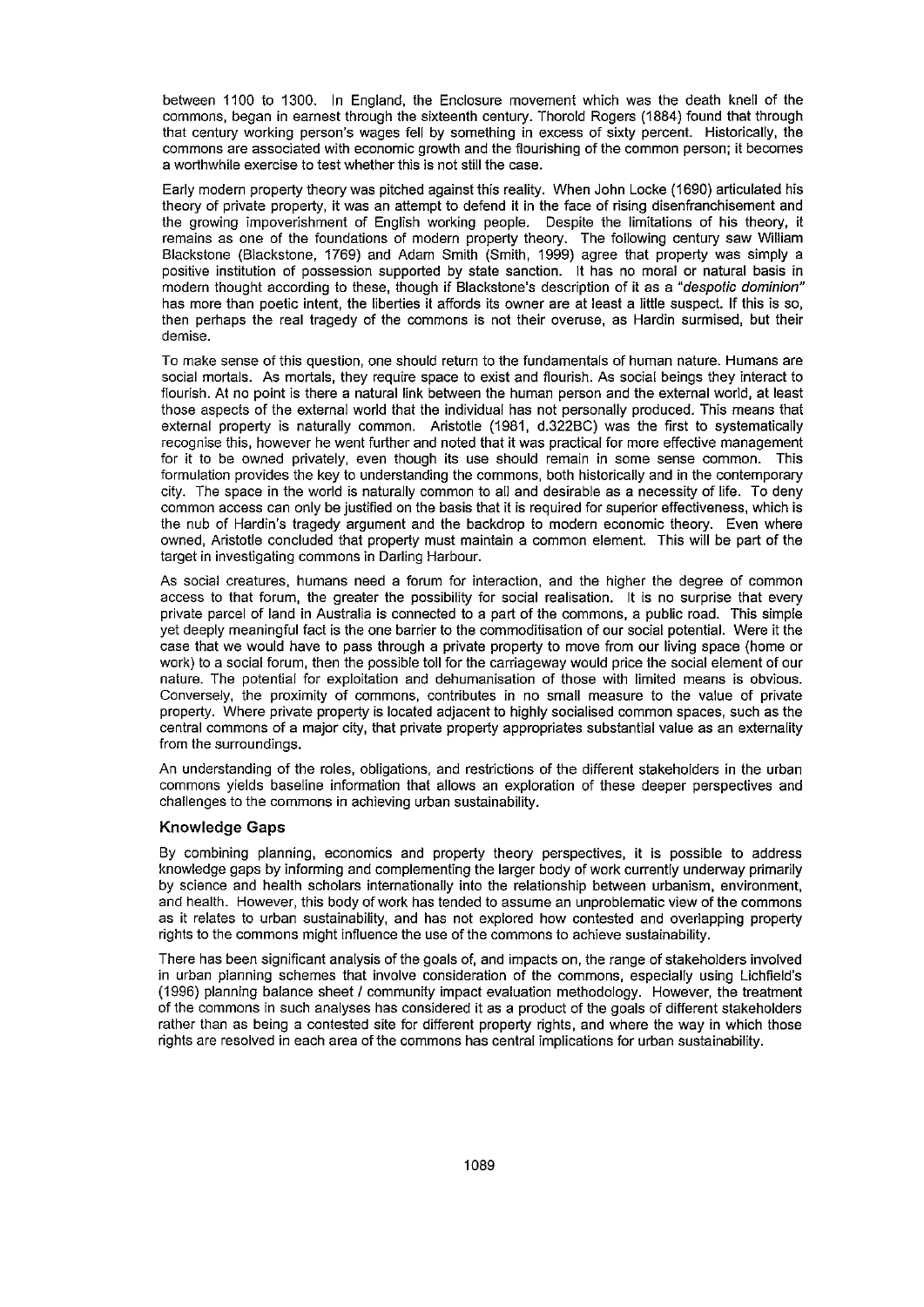## Darling Harbour

Sydney's Darling Harbour provides a lens through which to explore the mixed-use contemporary commons. Dariing Harbour, on the western boundary of the Sydney CBD, has been a port area since the early days of the city. The construction of a new port to the south at Botany Bay in the late 1970s, to relieve congestion in port activities in Sydney Harbour generaily, caused an extensive area (3.5ha) of land at the southern end of Darling Harbour to become availabie for redevelopment. By 1983, a government study had identified preferred development, inciuding an educationai-entertainment park, Chinese garden, major residential complex, foreshore retailing, and a maritime museum (Young, 1988, p.193). In 1984, the NSW Premier announced the government's intention to develop Darling Harbour as the state's major contribution to the Australian bicentennial program for 1988. The aspiration was for the Darling Harbour development to capture more of the already expanding global tourism numbers coming to Sydney. The project envisaged a major exhibition and convention complex, a harbour side market and a hotel along the foreshore, as weil as the Chinese garden and maritime museum. A casino was included in the plans, with the state licence fee intended to recoup much of the overail development costs of the project.

With a deadline of only three and a half years to demolish and rebuild over 50 hectares of inner city land, a strongly pro-development institutional framework was established. In September 1984, the Darling Harbour Authority (DHA) was established by an Act of state parliament. The Authority's board contained appointees of the government, including several from the business sector. It became as a public (state) quasi-autonomous semi-government authority in which the public had very limited influence, via ministerial oversight. The large land holdings held by the state government at Darling Harbour vested in the Authority. Proceeds from redevelopment of this land were to be repaid to the State Treasury to help defray government development costs. The Authority had sweeping powers, with authority to make its own planning controls outside the existing state planning act (the Environmental Planning and Assessment Act) and outside the Heritage Act. It proceeded to produce its own development strategy by the end of 1984. The design and development responsibilities of the Authority were given to private companies, which reported to the Authority's executive. A Quality Review Committee was appointed to monitor the quality of the fast track process (Young, 1988, p.195). Most of the facilities in the strategy were completed by 1988, with the principal exception of the casino, which did not open until the mid 1990s.

The result of Darling Harbour's redevelopment under the DHA has been the formation of a space with a complex and uneven landscape of property rights, in which public 'rights' vary from site to site depending on the particular institutionaily-driven micro-history of each hereditament. Up to the 1980s, when Darling Harbour was Sydney's main port area, the foreshore was predominantly owned and administered by two state government authorities: the Maritime Services Board (port operations land) and the State Rail Authority (goods railway land). Public rights over these areas were essentiaily limited to access rights associated with carrying out port or rail business. A smail proportion of the land around Darling Harbour was in private ownership, mostly warehouses and storage facilities associated with port activities, but also included incidental commercial premises such as hotels. The state government also owned Pyrmont power station, a stand-by facility that was being phased out with the construction of major power stations on the coalfields north and west of Sydney. Again, public access rights to these properties were generaily limited to persons employed or doing business there. Thus while most of Darling Harbour land was in public ownership, the general public had few rights to enjoy the use of the space. There were no 'commons'.

#### The Mosaic of Property Rights

The formation of the Darling Harbour Foreshore Authority and subsequent redevelopment created a mosaic of new public rights. This mosaic essentiaily comprises a spectrum of property rights, resulting in a variety of contemporary 'commons' that range from spaces with unrestricted public access to private leasehold property with limited public access rights. In detail, we can identify several distinct types of commons at Darling Harbour:

- (1) The first type of commons is the classic version of a space that is publicly owned and open for general public use. This type is found in the open space of Tumbalong Park and the promenades around the harbour. Whilst accepted as commons, it is monitored by a range of security cameras and patroiled by park 'rangers'.
- (2) The second type of commons are a shared space on land alongside the promenades, where cafe's and restaurants 'spill' over onto the commons to provide popularised 'al fresco' dining. This is achieved through a clear demarcation of space for which the cafe's and restaurants pay a significant licence fee.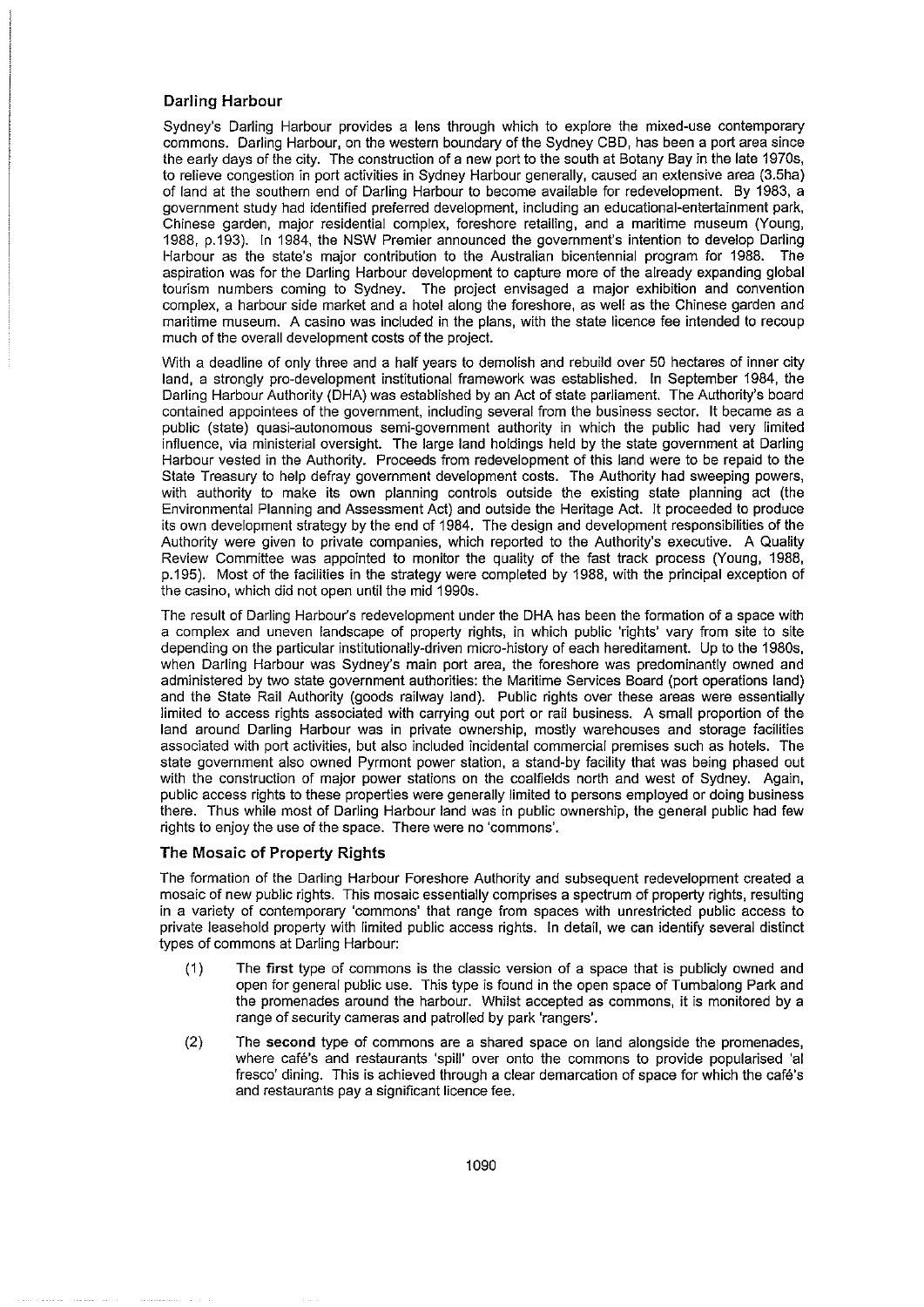- (3) A third type of commons is a public garden with an entry fee the Chinese Gardens. In this case, the public right to use the commons requires a payment, but the space is indirectly controlled by the public via the Authority.
- (4) A fourth type is an extension of the second type. It involves areas set aside for public spectacle that require an entry payment, but which are privately leased and operated. **Darling Harbour has several such 'commons', including the aquarium, maritime museum,** and Australiana zoo. We can view such areas as a type of commons in that their predecessors in central cities and elsewhere were usually provided by the government or non-profit organizations with free entry. The Darling Harbour versions retain a tenuous link with older public equivalents by dint of their long-term leases of land owned by a public authority.
- (5) A **fifth** type of commons are the public spaces in private facilities on land leased from the Authority, such as in the Casino in particular. These are a genuine commons insofar as they are on publicly owned land that allows, to all outward appearances, free and unrestricted access. However, these spaces are in fact leased by the Casino company and are patrolled by security guards who do not have the right to exclude entry to anyone. They thus represent a version of the privatised commons.

In addition to the above, but continuing the same logic, two additional types of commons can be identified as follows:

- (6) A sixth type of commons are the public spaces in private facilities on land leased from the Authority, and for which an entry fee is charged. These include the exhibition spaces and conference facilities that are hired for use and for which individuals typically pay for entry. These are a commons insofar as they physically offer the same level of common access as the third and fourth types, but are managed by private business, rather than public entities. They provide a social space at a fee. To the extent that they provide a social space they are a type of commons, however the measure of their commonality is inversely related to the level of the charge for access. They thus represent a version of the **privatised commons.**
- (7) A seventh type of commons are employment spaces in private or public facilities on land leased from the Authority, to which only limited entry is possible. These are perhaps the most limited commons, in that access to them is limited to certain persons, however the persons admitted are not the lessees, but persons who derive their livelihood from using them as employees. For these people, such spaces provide the physical context for the social action which is employment and they rely upon its free provision. They represent a valid, though hitherto undefined form of the privatised commons.

The dimensions of these various types of commons are shown in Figure 1. This sets out a matrix of commons, some of which are managed privately, some publicly and for access to which fees mayor may not be charged. We interpret each of these in more detail in the next section.



**Figure 1: Matrix of the mosaic of property rights (source: authors)**

The rationale underlying the formation of this range of commons is evidence of the Authority's assessment of the mix of property rights needed to maximise development in a way that ensures appropriate investment return to the state government. In particular, the provision of traditional commons in Tumbalong Park, and elsewhere, makes Darling Harbour an attractive place for visitors.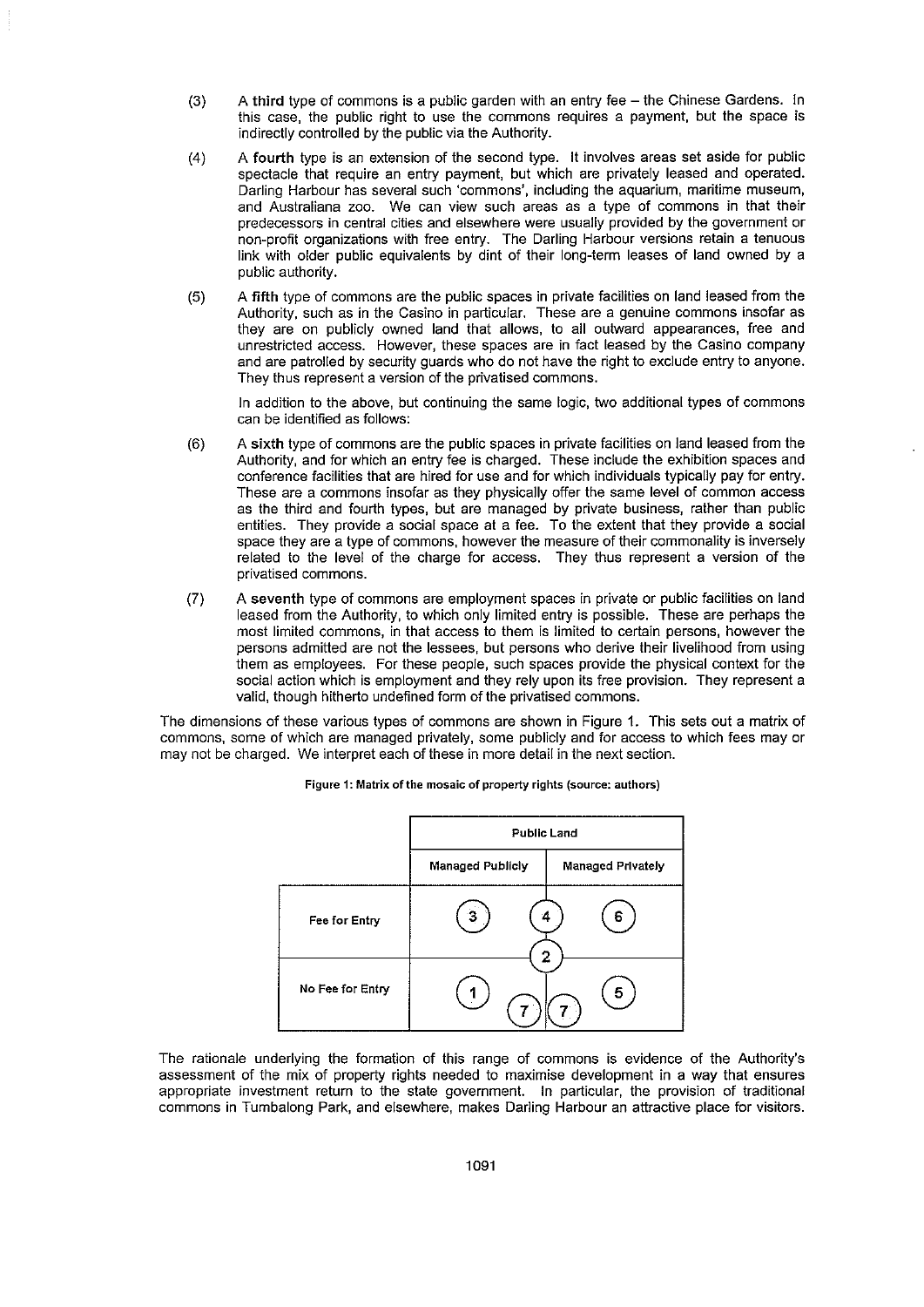In turn, this will increase the custom for profit-making activities at Darling Harbour. Thus, we argue that Darling Harbour illustrates a new role for urban commons in an era of constrained government capital expenditure, with governance replacing government in the public sphere to meet shortfalls in public provision. In the contemporary era of governance, the creation of a variety of urban commons can leverage private investment in addition to meeting traditional community needs for public spaces.

In this process, the creation of a relatively autonomous agency like the Darling Harbour Authority complete with its own planning and development powers, greatly facilitates these outcomes. In this sense, the Authority has effectively created a private city precinct in which public access and related property rights are given in ways that maximise the Authority's interests (c.f. Glasze et. al., 2006). The Authority is vested with the powers normally held by local government to choose the bundle of developments, including various types of commons that benefits its goals. The transaction costs involved (basically, the operating costs of the Authority) have been kept in check by the granting of strong powers that require minimal negotiation with the rest of the public sector, and by contracting out initial design and development activities. Normal democratic processes for debating the supply of commons have been able to be excluded because of the Authority's powers to by-pass the public consultation processes of the NSW Environmental Planning and Assessment Act, and because of the original economic development and project deadline dimensions of the Authority's planning and development activities.

## **Interpreting the Commons**

The various types of commons found in Darling Harbour reflect a hierarchy of social accessibility. Commons of first type (1) are true commons, dedicated to the public for free personal and social use, subject to limitations of acceptable use. They provide the physical context for social action and **connection.**





The second type (2) provides nominally free social access, but carry a social more for persons using the space to participate in a commercial relationship with the proprietors of the restaurants in order to validate occupation. Their value to the restaurant proprietor comes largely from their connection to the type one (1) commons and the entire surrounding environment in its physical and social dimensions.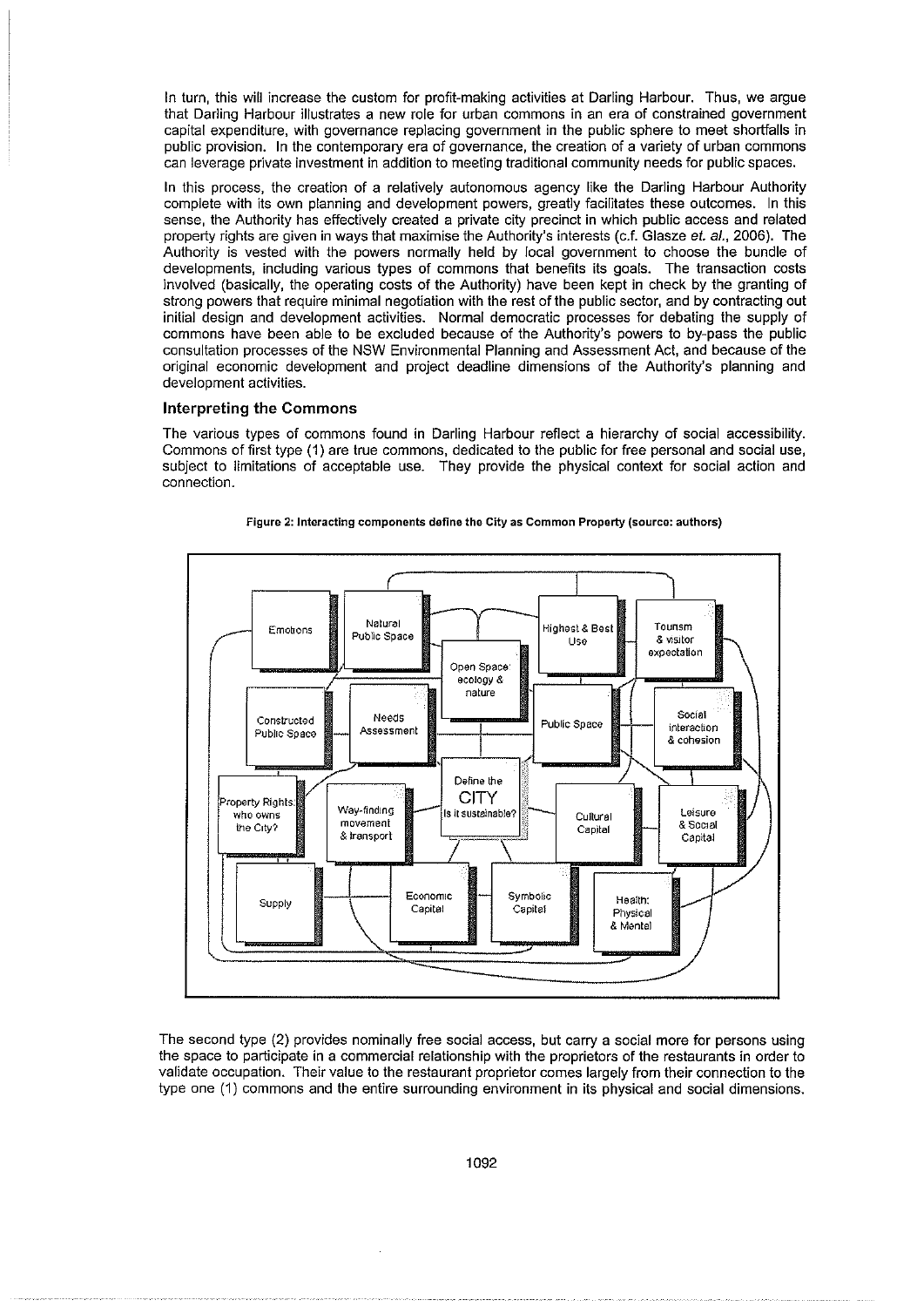The rent paid by the restaurant proprietor is based on the business that flows from this connection and the desirability it creates for the humans who use the area.

The third (3) and fourth (4) types of commons are private property owned by the state. They behave similarly to the fifth (5) type, except that they have an element of social identification as public space which connotes a relationship between the owner and user that make the extraction of a profit repugnant. The consequent poor commercial performance of commons of this type deserves close study as an example of a variety of commons, such as public car parks and camping grounds that have, in recent times, been privatised to improve their commercial performance.

The fifth (5) type illustrates the social dimension of private property. While this land is leased from a public authority, its treatment is private and its management is directed towards commercial profit. It functions as a social space, because commerce in any form is a social activity and the provision of **services, such as gambling opportunities, is social.**

The final two types of commons (6 & 7) have conceptual links to the foregoing. They rely on their character as providing a space for social activity and derive their value from the matrix of surrounding commons. The seventh form (7) of commons recognises that work, as well as leisure, is social, and even when nominally private, employment space is a commons.

# Research **Directions**

The intention of highlighting property rights issues over the contemporary urban commons is to identify a knowledge gap in land economy and place property rights over the commons on the research agenda. To this end, the authors have secured preliminary research funding from the Education Trust of the Royal Institution of Chartered Surveyors to provide an enhanced understanding of the interaction of people, place and property rights in the common areas of the contemporary metropolis (see Figure 2).

| Right                              | <b>Explanation</b>                                   |
|------------------------------------|------------------------------------------------------|
|                                    | Rights to plant, harvest, build, access and          |
| Direct use                         | similar, may be shared rights                        |
| Indirect economic gain             | Such as rights to tribute or rental income           |
|                                    | Conditions of direct/indirect use, held by persons   |
| Control                            | other than the user                                  |
|                                    | Effective power to transmit rights-by will, sale,    |
| Transfer                           | mortgage, gift, or other conveyance                  |
|                                    | Remaining rights at the end of a term (such as       |
|                                    | lease, death, eviction), includes reversionary       |
| Residual rights                    | rights                                               |
| Rights of identification (symbolic | Associated with psychological or social aspects      |
| rights)                            | with no direct economic or material function         |
|                                    | Length of time property right is held, indicating    |
| Duration                           | profits and/or savings                               |
|                                    | cater for modifications<br>Right should<br>and       |
| Flexibility                        | alterations                                          |
|                                    | Inverse of the number of people with shared or       |
| Exclusivity                        | similar rights, more relevant to water property      |
|                                    | Level of security that is available as tenure shifts |
| Quality of title                   | from the perceived optimum of notional freehold      |
|                                    | Property right can be shared over territories,       |
| Divisibility                       | according to season, etc.                            |
| Access                             | Entry/ admission onto the land                       |
|                                    | Extraction of resources by owner despite leasing     |
| Withdrawal (extraction)            | property                                             |
|                                    | Be able to make decisions on how and by whom         |
| Management                         | a thing shall be used                                |
|                                    | Disallowing others from entry and use of             |
| Exclusion                          | resources                                            |
|                                    | Transfer of an interest (right) in property to       |
| Alienation                         | another, in perpetuity                               |

**Table 1: Property Rights Summarised (adapted from Boydell, 2007) evolved from: (Crocombe, 1975, Payne, 1997, Rigsby, 1998, Sheehan and Small, 2002, World Bank, 2003, Power, 2003, Farran and Paterson, 2004)**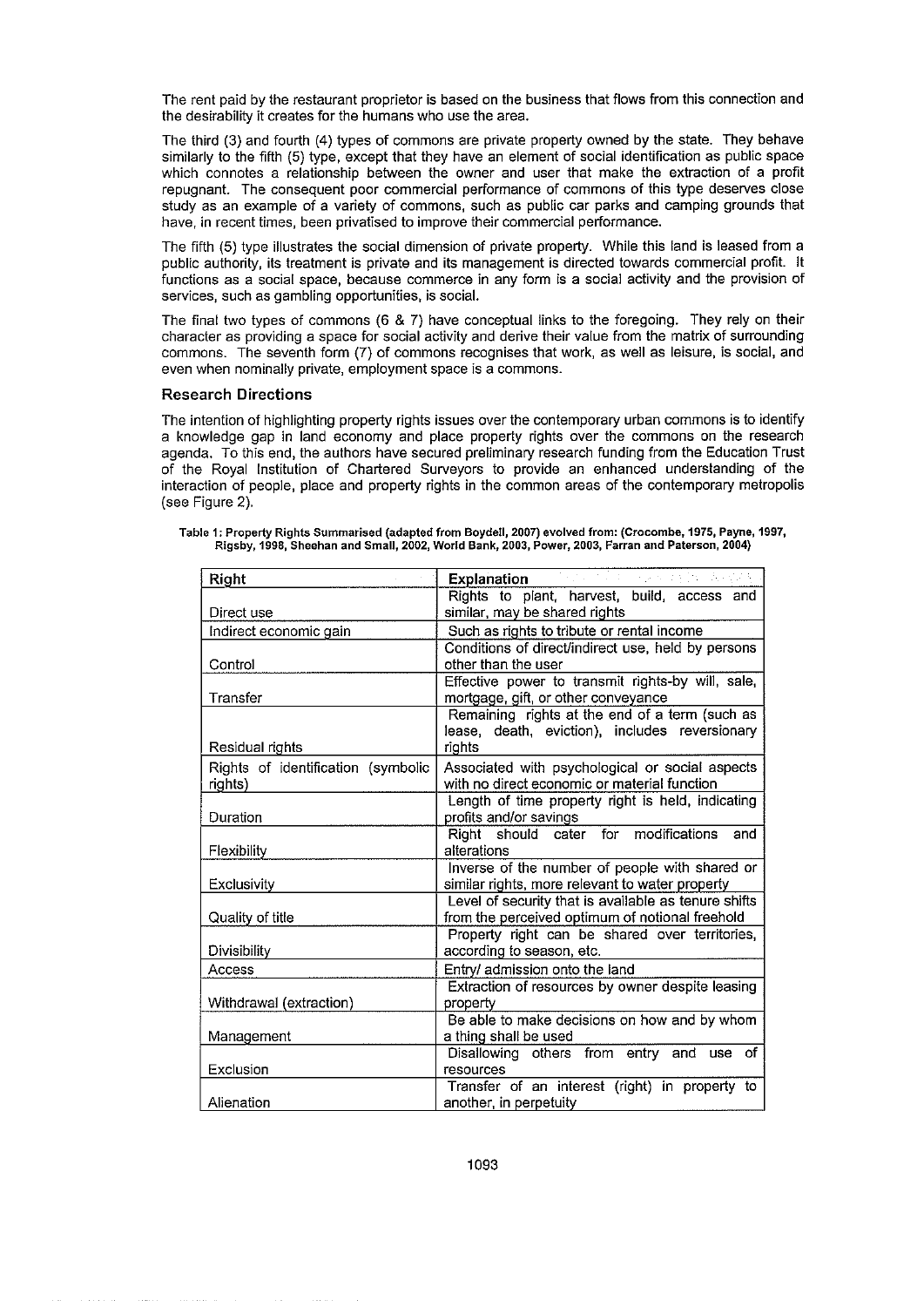The potential beneficiaries are the multiple stakeholders who use the contemporary urban commons for a range of business and recreational activities. We are in the early stages (June 2007) of a twelve month analysis to deconstruct the contemporary commons through a comprehensive stakeholder analysis of the multiple property rights (see Table 1) in a modern mixed-use recreation I leisure space in the heart of a modern city.

Recognising that the statutory authority (Darling Harbour Foreshore Authority) has levels of institutional control over private property, governance, communal management and market, the results will be applied to provide informed balance to the libertarian / communal debate over shared access of urban space to support city sustainability.

## **Conclusion**

Property has relevance because it facilitates human life and a key part of human life is its social dimension. The commons represent spaces for life that generally remain open access. They interact with the commercial value of privatised space though contributing in a meaningful way with that space, giving it value. Even when space carries a fee for access, such as public gardens or private exhibition spaces, they retain key components of their social and common character, though the net utility of this value is diminished by the access fee. Even employment space can be thought of as a form of commons, as employment is a vital component of contemporary urban life and is fundamentally social.

Viewed in this manner property can be seen to be predominantly a matrix of commons, where the private fee for access, usually associated with private property, becomes secondary to its character. Indeed, the value of the potential fees for access can be understood in terms of the success of property as commons, and the quality of surrounding commons.

This research explores frameworks for identifying appropriate divisions between individual property rights and those of communities and society in general. It also discusses the appropriateness of controls, markets, voluntary agreement, and other mechanisms for allocating property rights in complex urban development contexts.

The contribution that this paper makes provides an invitation to, and terminology for, more sophisticated discussions of public spaces, our contemporary commons, in urban areas. As we assert at the outset, cities cannot achieve sustainability without commons. This research will inform and educate the widespread lack of understanding of, and misunderstanding over, the diversity of property rights affecting common areas of a city and the multiplicity of stakeholders who hold those competing rights.

#### References

Alchian, A. A. (1965) Some Economics of Property Rights. II Polifico, 30 (4): 816-29, Reprinted (1977) in Armen A. Alchian, Economic Forces af Work. (Indianapolis: Liberty Press).

Alchian, A. A. (2006) Property Rights. The Concise Encyclopedia of Economics - The Library of Economics and Liberty, Accessed: 04/05/06, Website, Available at:

www.econlib.org/library/Enc/PropertyRights.html.

Aristotle (1981) The Politics, (London: Penguin).

Blackstone, W. (1769) Commentaries on the Laws of England: A facsimile of the First Edition of 1765- 69, (Chicago: Chicago University Press).

Boydell, S. (2007) Myth, Embeddedness and Tradition: Property Rights Perceptions from the Pacific. IN SMAJGL, A. & LARSON, S. (Eds.) Sustainable Resource Use: Institutional Dynamics and Economics. (London: Earthscan).

Bromley, D. (1991) Environment and Economy: Property Rights and Public Policy, (Cambridge, Ma.: Basil Blackwell, Inc.).

Burnette, J. & Makyr, J. (1995) The Standard of Living Through the Ages. IN SIMON, J. (Ed.) The State of Humanity. (Cambridge Mass.: Blackwell).

Cheung, S. N. S. (1969) A Theory of Share Tenancy, (Chicago: University of Chicago Press).

Coase, R. H. (1960) The Problem of Social Cost. Journal of Law and Economics, 3, 1, 1-44.

Cole, D. H. & Grossman, P. Z. (2002) The Meaning of Property Rights: Law versus Economics? Land Economics, 78, 3, 317-30.

Crocombe, R. (1975) An Approach to the Analysis of Land Tenure Systems. IN LUNDSGAARDE, H. P. (Ed.) Land Tenure in Oceania. (Honolulu: University of Hawaii Press).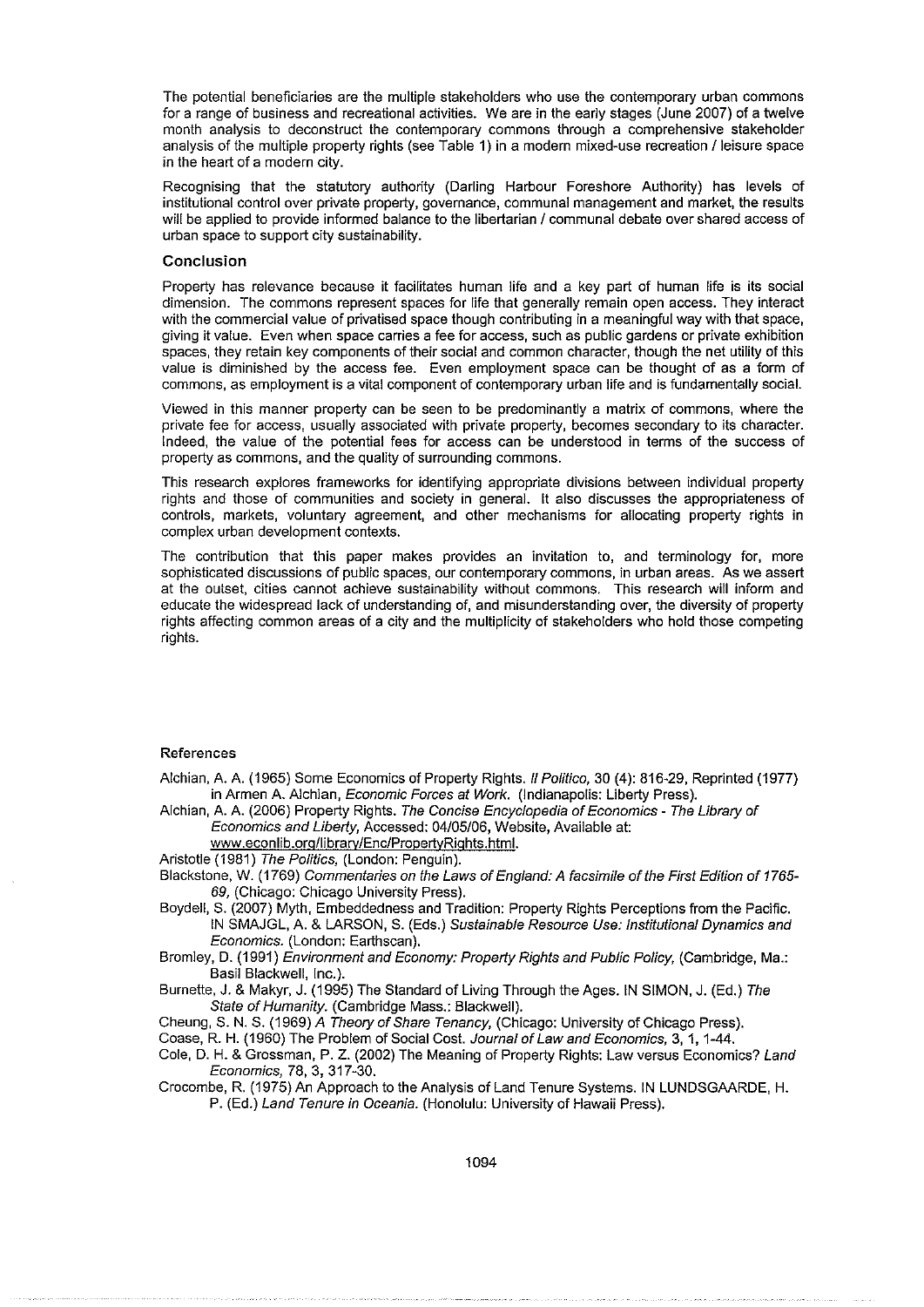de Soto, H. (2000) The mystery of capital: why capitalism triumphs in the West and fails everywhere else: Basic Books, New York).

Demsetz, H. (1967) Toward a theory of property rights. American Economic Review, 57, 347-59.

Denman, D. R. (1978) The Place of Property: A New Recognition of the Function and Form of Property Rights in Land, (Cambridge: Geographical Publications Limited).

- Eagle, S. J. (2005) The Birth of the Property Rights Movement. Policy Analysis, Cato Institute No.558, December 15, 2005, 42.
- Farran, S. & Paterson, D. E. (2004) South Pacific Property Law, (Sydney: Cavendish Pubiishing Limited).
- FIABCI (2000a) Norwegians demand to debate erosion of property rights at FIABCI London Congress. Issue 2 April 2000, FIABCI Press, Accessed: 06/05/06, Website, Available at: http://www.fiabci.com/fpress\_detail.php?id=418&page\_id=331&phpLang=en#.
- FiABCI (2000b) Saedberg property rights campaign is gaining global support. Issue 3 August 2000, FIABCI Press, Accessed: 06/05/06, at:
	- http://www.fiabci.com/fpress\_detail.php?id=436&page\_id=331&phpLang=en.
- FIABCI (2001a) Congress Will Move Property Rights Campaign Into New Gear. Issue 2 May 2001, Accessed: 06/05/06,

http://www.fiabci.com/fpress\_detail.php?id=513&page\_id=331&phpLang=en.

- FIABCI (2001b) Freeing the Capital of the World's Poor is Real Answer to World Poverty, says Hernando de Soto. Issue 4 November 2004, FIASCI Press, Accessed: at: http://www.fiabci.com/fpress\_detail.php?id=573&page\_id=331&phpLang=en.
- FIABCI (2001c) Saedberg Triumphant As Board Endorses Fight Against Erosion Of Property Rights. Issue 3 Juiy 2001, FIABCI Press, Accessed: at:

http://www.fiabci.com/fpress detail.php?id=540&page id=331&phpLang=en.

- FIABCI (2002) Property Rights and Economic Prosperity. Issue 100 November 2002, FIABCI Press, Accessed: at: http://www.fiabci.com/fpress\_detail.php?id=636&page\_id=331&phpLang=en.
- Flyvbjerg, B. (1998) Rationality and Power, (Chicago: University of Chicago Press).
- Glasze, G., Webster, C. & Frantz, K. (2006) Private Cities: Gtobal and local perspectives, (London: Routledge).
- Gordon, H. S. (1954) The Economics of a Common Property Resource: The Fishery. Journal of Political Economy, 62, 2, 124-42.
- Grantham, G. W. (1995) Agriculture Before the Green Revolution. IN SIMON, J. (Ed.) The State of Humanity. (Cambridge Mass.: Blackwell).
- Hardin, G. (1968) The Tragedy of the Commons. Science, 162, 3859, 1243-48.
- Kasper, W. (1998) Property Rights and Competition: An Essay on the Constitution of Capitalism, (St. Leonards, NSW: The Centre for Independent Studies Limited).
- Kasper, W. (2004) In Defence of Secure Property Rights, (St Leonards, NSW: The Centre for Independent Studies).
- Lichfield, N. (1996) Community Impact Evaluation, (London: UCL Press).
- Locke, J. (1690) Two Treatises of Government).
- Lyons, K., Davies, K. & Cottrell, E. (2007) The Need to Consider the Administration of Property Rights and Restrictions Before Creating Them. IN SMAJGL, A. & LARSON, S. (Eds.) Sustainable Resource Use: Institutional Dynamics and Economics. (London: Earthscan).
- Payne, G. (1997) Urban Land Tenure and Property Rights in Developing Countries: A Review, (London: Intermediate Technology Pubiications/Overseas Development Administration (ODA)).
- Pejovich, S. (1990) The Economics of Property Rights: Toward a Theory of Comparative Systems, (Dordrecht: Kluwer Academic Pubiishers).
- Power, A. P. (2003) Creation of Melanesian Property Rights Building Bridges between Custom and Commerce. PNGbuai.com, Accessed: 09/11/05, Website, Available at: http://www.pngbuai.com/300socialsciences/managementlland-developmentlcreation-propertyrig hts/part1-creatlon-melanesian-property-rights030802.html.
- Proudhon, P.-J. (1994) What is Property?, (Cambridge: Cambridge University Press).

Rigsby, B. (1998) A Survey of Property Theory and Tenure Types. IN PETERSON, N. & RIGSBY, B.

(Eds.) Marine Tenure in Australia: Oceania Monograph 48. (Sydney: University of Sydney). Robinson, I. (1987) Sociology, (NY: Worth).

Rogers, J. T. (1884) Six Centuries of Work and Wages, (London: George Allen & Unwin).

Sheehan, J. & Small, G. (2002) Towards a Definition of Property Rights. Working Paper 01.02. (Sydney: UTS Property Research Unit).

- Smith, L. T. (1999) Decolonizing Methodologies Research and Indigenous Peoptes, (London: Zed Books).
- Umbeck, J. (1977) The California Gold Rush: A Study of Emerging Property Rights. Explorations in Economic History, 14, 2, 197-206.